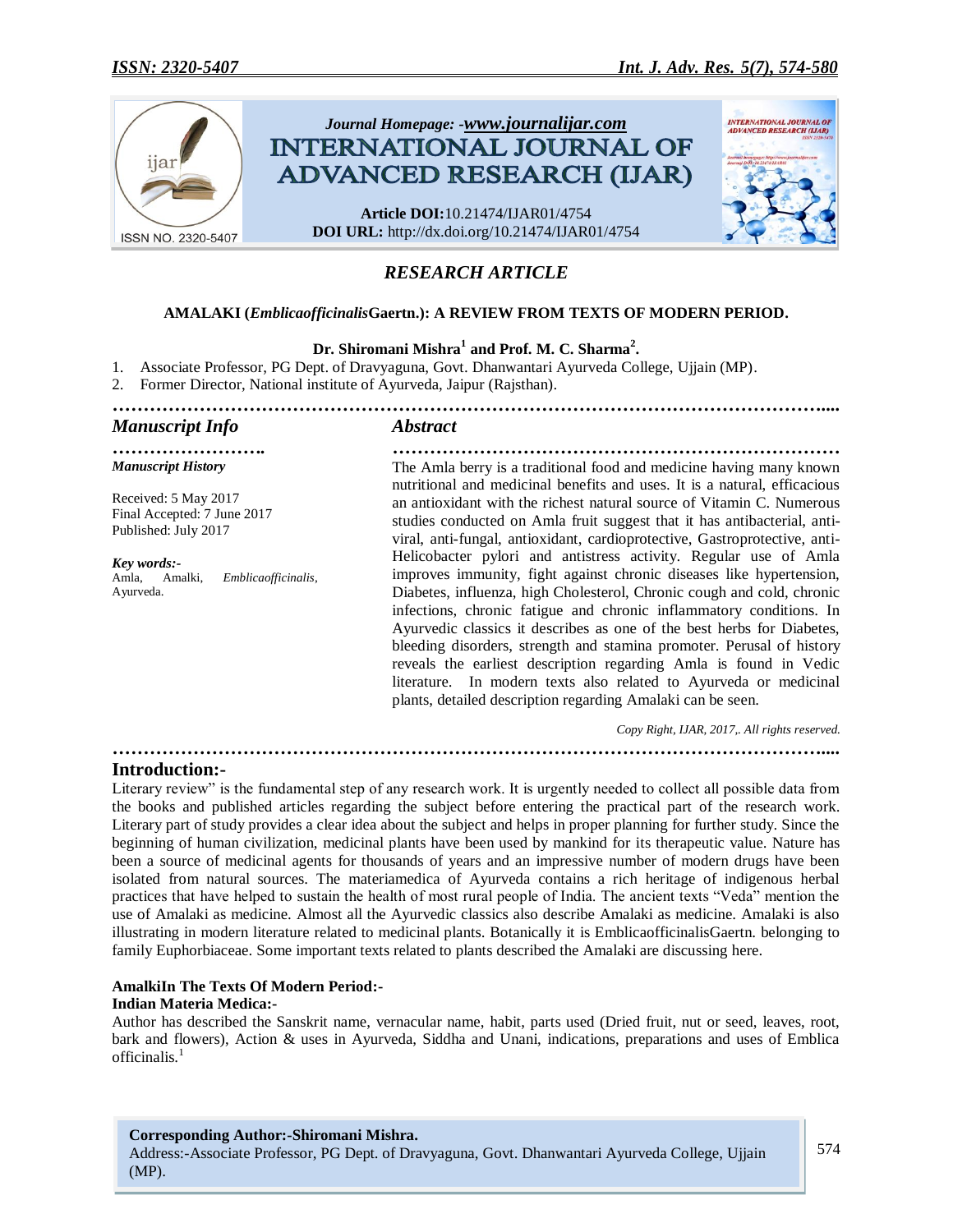#### **Indian medicinal plants:-**

Morphology of the plant has been described elaborately, along with its uses, therapeutic applications and Vernacular names. 2

#### **Compendium of Indian Medicinal Plants:-**

All the volume have mentioned about *Emblicaofficinalis.* Bookcontains description about chemical constitution of fruit and seed along with biological activity.

#### **Ayurvedic Pharmacopoeia of India:-**

Thisbook described synonyms, vernacular names, macroscopic and microscopic description, identity, purity and strength, chemical constitution, properties and action, important formulation, therapeutic dose and uses of Amalaki fresh fruit and dried fruit.<sup>3</sup>

#### **Wealth of India:-**

This precious book describes about vernacular names, morphology, propagation, chemical constituents and action & uses of *Emblica officinalis.*<sup>4</sup>

#### **Quality standards of Indian medicinal plants:-**

This book describes botanical source, habit, habitat of Amalaki and macroscopy, microscopy, powder microscopy and TLC profile of *Emblicaofficinalis* frui<sup>5</sup>.

#### **Database on Medicinal plants used in Ayurveda:-**

This book depicts Botanical name, Natural order, classical names, Vernacular names, Botanical description, Distribution, Part used, Action & uses, Ayurvedic properties, Pharmacognosy of fresh & dried mature fruit, Chemical constituents, Pharmacological activity, Toxicology, Therapeutic evaluation, Formulations & preparations, Trade & commerce, Propagation & cultivation of *Emblica officinalis.*<sup>6</sup>

#### **The Flora of British India:-**

The detailed description about genus and species characters of this plant along with the information of habit and cultivation places has been described.<sup>7</sup>

#### **Herbal drugs industry: A practical approach to industrial pharmacognosy:-**

In this book in chapter I, "pharmacological classification of medicinal herbs", Amalaki comes under Adaptogens, Anti-Arthritics and anti-inflammatory, Anti-diabetics, Anti peptic ulcer herbs, Hypertensives and Cardiotonics, Hypocholestremics, General tonics, Hyperacidity herbs, Laxatives, Liver disease herbs and Opthalmic remedies. In chapter II, "herbal source of food supplements, taste enhancers, colours and cosmetics" Amalaki specified as source of Vitamin C and Iron. In chapter IV, "Suggested dosages of natural plant product" dose of dried extract of Amalaki is given as per Vitamin C needed i.e. 250-500 mg. In chapter V, "Key to identification of medicinal plants" books, Indian pharmaceutical codex, 1953 and Pharmacognosy of Ayurvedic drugs; 9 Volumes, Kerala University, Trivandrum are mentioned for identification of Amalaki. In chapter VIII, "Some hints on herbal formulations", Amalaki is mentioned for hair oil and Shampoo preparation.<sup>8</sup>

#### **Medicinal plants and raw drugs of India:-**

Here vernacular name, description, occurrence and distribution, chemical constituents, part used, medicinal uses and folklore are described.<sup>9</sup>

#### **Illustrated manual of herbal drugs used in Ayurveda:-**

This book include Sanskrit, English & regional names, description and uses of *Emblicaofficinalis* fruit.<sup>10</sup>

# **Indian Medicinal Plants (a compendium of 500 species):-**

This book describes distribution, description, part used, properties and uses and references of different classics of Ayurveda.<sup>11</sup>

# **Pharmacognosy of Ayurvedic drugs Kerala:-**

This book contain synonyms, distribution & habitat, habit & general features, external morphology, description of fruit and histology along with description of Amalaki as per Acharyas of Ayurveda.<sup>12</sup>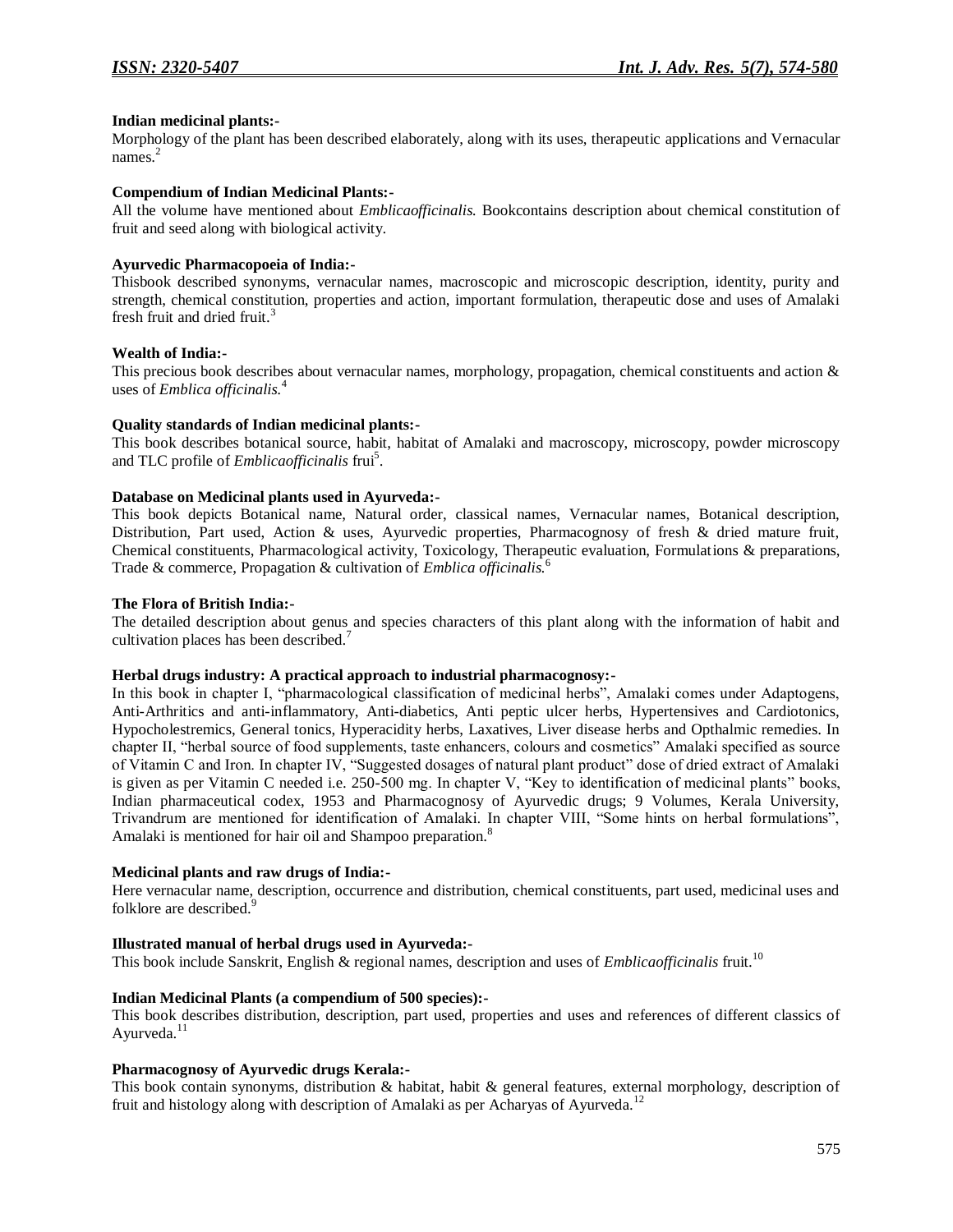#### **Cultivation of Medicinal and aromatic plants:-**

Book describes plant profile, origin & distribution, varieties, cultivation, planting, manures and fertilizers, irrigation, mulching, training & pruning, intercropping, pests & diseases and harvesting.<sup>13</sup>

#### **Identification of Common Indian medicinal plants:-**

This book describes key to identification of family (Euphorbiaceae) and species of medicinal plants.<sup>14</sup>

#### **Agro-techniques of medicinal plants:-**

This book describes vernacular names, botanical description, geographical distribution, medicinal uses, chemical constituents, soil and climate, improved varieties, land preparation, mode of propagation, nursery raising, transplanting, pruning, intercropping, fertilizers & manures, irrigation, pests and diseases of Amalaki.<sup>15</sup>

### **Medicinal properties of plants, Antifungal, antibacterial and antiviral activities:-**

Here Amalaki is reported with antimicrobial activity against Staphylococcus aureus, S. epidermidis and Salmonella typhimuricum.<sup>16</sup>

#### **The medicinal and poisonous plants of India:-**

This book describes varieties, habitat, quality, therapeutic uses and Vernacular names of *Phyllanthus emblica.*<sup>17</sup>

# **Botany for degree students:-**

Here description of family (Euphorbiaceae) of Amalaki is stated.<sup>18</sup>

#### **Pharmacognosy:-**

Here Synonyms, Biological sources, Geographical sources, Cultivation and collection, macroscopic characters, Extra features, Chemical constituents, Chemical tests and uses along with part used, Rasa, Guna, Virya, Vipaka and important uses are described.<sup>19</sup>

#### **Indian herbal Pharmacopoeia:-**

This book contain vernacular names, macroscopic and microscopic description of fruit, Chemical constituents, identity tests, Assay/Analytical methods, Limits for quality parameters, Pharmacology, therapeutic category and Dosage of *Emblica officinalis*. 20

# **Medicinal and aromatic plants of Himachal Pradesh:-**

This book contains local names, distribution, description, flowering/fruiting, part used, current market rate, main ingredients, uses, preparations and cultivation notes of Amalaki. $^{21}$ 

#### **The medicinal plants of North-east India:-**

Here common name, description, flowering, part used and medicinal uses of Amalaki is described.<sup>22</sup>

# **Quality control of Herbal drugs: An approach to evaluation of Botanicals:-**

This book describes Classification, part used, phytochemistry, marker constituents, Macroscopic characters, tests for extraneous materials, physic chemical analysis, extractive values, phytochemical analysis and identification of crude drug by TLC/HPTLC of *Emblica officinalis*. 23

# **Glossary of Vegetable drugs in Brihattrayi:-**

This book describes the references of Dhatri in Brahatrayi.<sup>24</sup>

# **Medicinal plants of SushrutaSamhita:-**

This book mentioned references of Amalaki in SushrutaSamhita by different synonyms like Amalaki, dhatri, Vayastha etc.<sup>25</sup>

#### **Namarupajnanam:-**

This book describes interpretation of Sanskrit names of Amalaki.<sup>26</sup>

#### **DravyagunaSutram:-**

Here Acharya P. V. Sharma mentioned Dhatri as "PranipalnadRasayani" in AushadhaPrakaran. <sup>27</sup>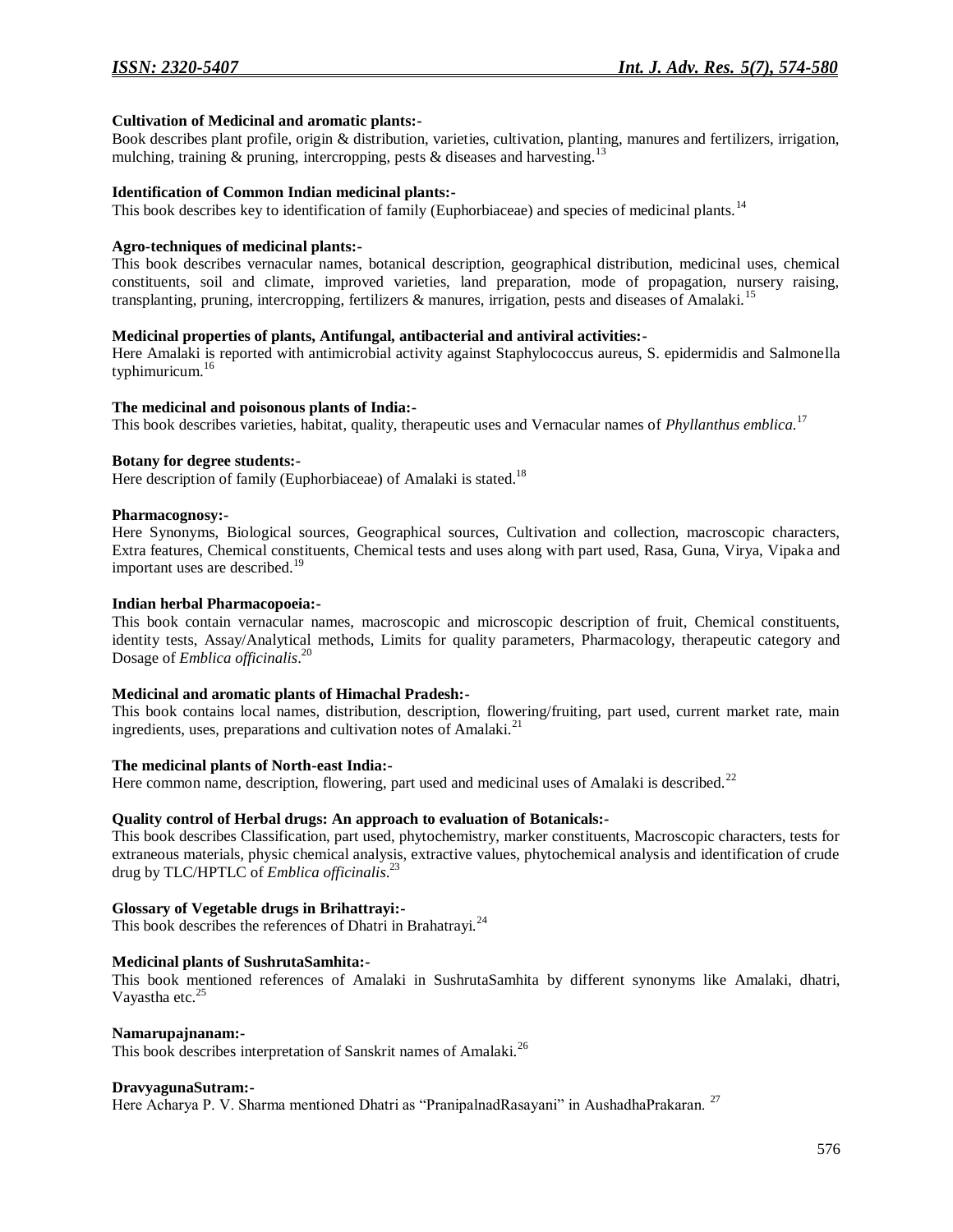# **PrayogatmakaAbhinavDravyagunaVigyana:-**

This book describes Nirukti, Swarupa, Doshabheden Karma Gyana, Therapeutic uses, Chemical composition, Formulations of Amalaki.<sup>28</sup>

| Taxonomic position <sup>29</sup> :- |                                                                                                             |
|-------------------------------------|-------------------------------------------------------------------------------------------------------------|
| Kingdom                             | Plantae                                                                                                     |
| Division                            | Spermatophyta                                                                                               |
| Subdivision                         | Angiospermae                                                                                                |
| Class                               | Dicotyledonae                                                                                               |
| Natural order                       | Geraniales                                                                                                  |
| Family                              | Euphorbiaceae                                                                                               |
| Genus                               | Emblica                                                                                                     |
| Species                             | EmblicaofficinalisGeartn.                                                                                   |
| Vernacular names <sup>30</sup> :-   |                                                                                                             |
| Arabic                              | Ambily, Amlaj                                                                                               |
| Assam                               | Amalaki, Amluki, Sohmyrlain<br>$\overline{\phantom{m}}$                                                     |
| Bengal                              | Ambolati, Amla, Amalaki, Amlati, Amulati, Aunlah, Yeonlah<br>$\overline{\phantom{a}}$                       |
| Bombay                              | Amla, Avala, Avalkati<br>$\overline{\phantom{a}}$                                                           |
| Burma                               | Hziphyu, Shabju, Siphiyusi, Tasha, Zibyu, Ziphiyusi<br>-                                                    |
| Cambodia                            | Ngop<br>$\overline{\phantom{a}}$                                                                            |
| Canarese                            | Amalaka, Chattu, Dadi, Dhanya, Dhatri, Nelli, Sudhe<br>$\overline{\phantom{a}}$                             |
| <b>Central Provinces</b>            | Amla, Anla<br>$\overline{\phantom{a}}$                                                                      |
| Ceylon                              | Toppinelli<br>$\overline{\phantom{a}}$                                                                      |
| Chinese                             | An Mo Le<br>$\overline{\phantom{a}}$                                                                        |
| Cuttack                             | Alathanda<br>$\blacksquare$                                                                                 |
| Deccan                              | Amla, Owla, Ownla<br>$\blacksquare$                                                                         |
| English                             | Emblicmyrobalan tree<br>$\overline{\phantom{a}}$                                                            |
| Garo                                | Ambari<br>$\overline{\phantom{a}}$                                                                          |
| Gond                                | Aunri, Lalla, Milli, Nalli, Nilli, Usir<br>$\overline{\phantom{m}}$                                         |
| Gujerati                            | Amali, Ambala, Ambri, Amla, Bhoza, Bhozaamalli<br>$\overline{\phantom{a}}$                                  |
| Hindi                               | Amalaci, Amla, Amlika, Aonla, Anuli, Anvula, Anvurah, Anwerd, Aunra,<br>Aungra,<br>$\overline{\phantom{a}}$ |
|                                     | Daula                                                                                                       |
| Khond                               | Durga<br>$\overline{\phantom{a}}$                                                                           |
| Kol                                 | Miral<br>$\overline{\phantom{a}}$                                                                           |
| Kolami                              | Aura<br>$\overline{\phantom{a}}$                                                                            |
| Konkani                             | Anvallo, Dogranvalli, Dogranvallo<br>$\overline{\phantom{a}}$                                               |
| Kumaon                              | Aonla<br>-                                                                                                  |
| Kurku                               | Aunre<br>$\blacksquare$                                                                                     |
| <b>Kwang Tung</b>                   | YeouKanTse<br>$\overline{\phantom{a}}$                                                                      |
| Lambadi                             | Ambla<br>$\overline{\phantom{a}}$                                                                           |
| Lepcha                              | Amlokung, Suom<br>$\overline{\phantom{a}}$                                                                  |
| Malayalam                           | Amalakam, Nelli                                                                                             |
| Marathi                             | Anvala, Aonli, Avala, Arola, Bhuiawali                                                                      |
| Nepal                               | Amla                                                                                                        |
| North western                       | Amla, Aoula<br>$\overline{\phantom{a}}$                                                                     |
| Provinces                           |                                                                                                             |
| Persian                             | Amelah, Amuleh<br>-                                                                                         |
| Portuguese                          | Mirabolano emblico<br>$\overline{\phantom{a}}$                                                              |
| Punjab                              | Ambal, Ambli, Ambul, Amla, Aonla<br>$\overline{\phantom{a}}$                                                |
| Sanskrit                            | Adiphala, Akara, Amalaki, Amamalakam, Amlika, Amraphala, Amrita, Amritaphala,<br>$\overline{\phantom{a}}$   |
|                                     | Bahuphali, Dhatri, Dhatrika, Dhatriphala, Jatiphala, Tishya, Tishyaphala                                    |
| Santal                              | Meral<br>$\overline{\phantom{a}}$                                                                           |
| Saora                               | Peddavusirika<br>$\overline{\phantom{a}}$                                                                   |
| Sinhalese                           | Awusadanelli, Nelli, Nellika<br>$\overline{\phantom{a}}$                                                    |
| Tamil                               | Amalagam, Andakoram, Indul, Kattunelli, Nelli, Perunelli, Sirottam, Tattiri                                 |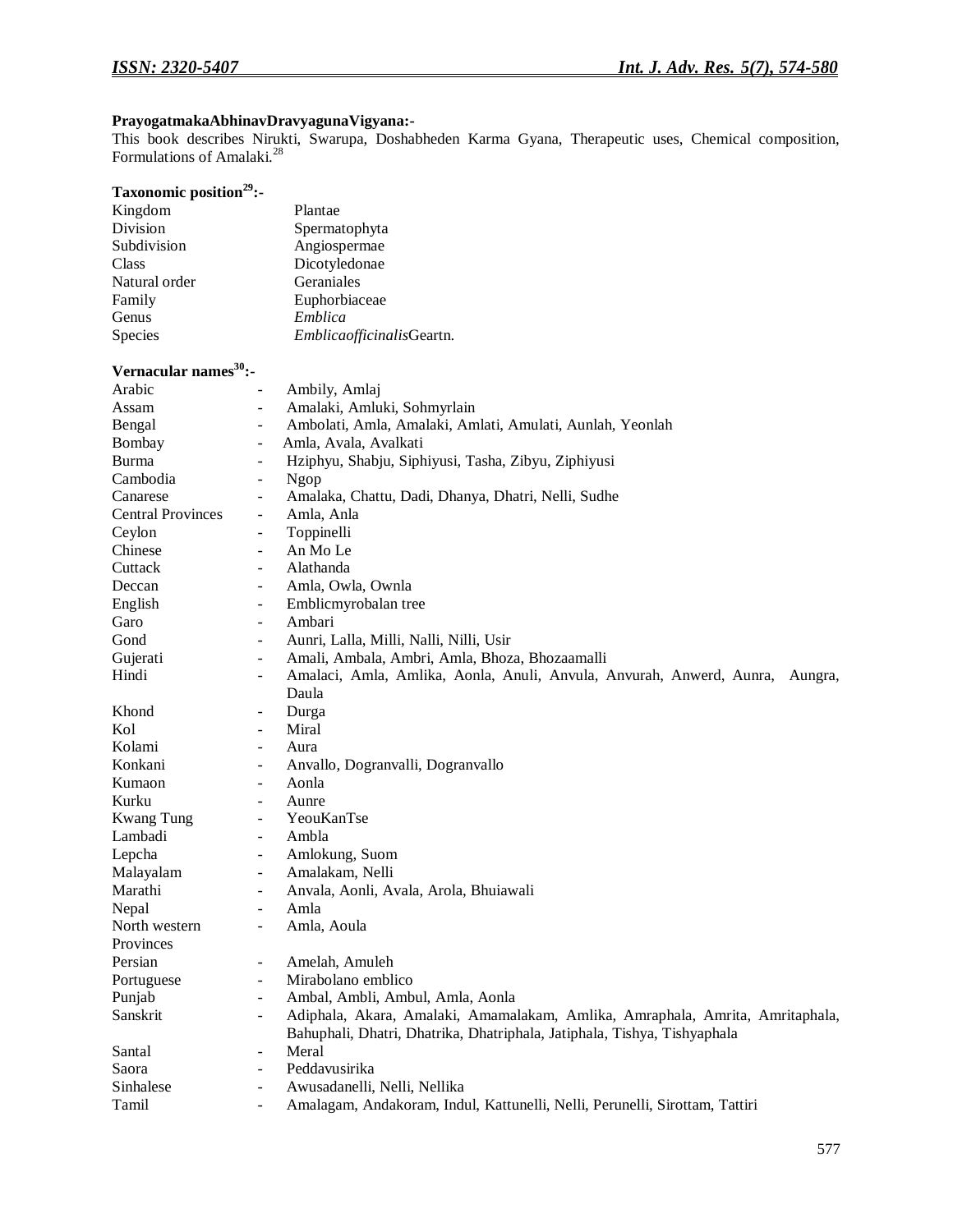| Telugu |                | Amalakamu, Amalaki, Nelli, Pullayusirika, Usirika, Usiriki |
|--------|----------------|------------------------------------------------------------|
| Tulu   | $\sim$ 10 $\,$ | <b>Nelli</b>                                               |
| Urdu   |                | Anwala                                                     |
| Uriya  | $\sim$         | Khondona, Onola                                            |

# **Description of amalaki<sup>31</sup>:-**

A deciduous small or middle sized tree with crooked trunk and spreading branches; bark greenish grey, peeling off in conchoidal flakes; branchlets glabrous or finely pubescent, 10-20 cm. long, often deciduous. Leaves subsessile, 10-13 by 2.5-3 mm., closely set along the branchlets, distichous, light green, glabrous, narrowly linear, obtuse, imbricate when young, having the appearance of pinnate leaves; stipules ovate, finely acute. Flowers greenish yellow, in axillary fascicles on the leaf-bearing branchlets, often on the naked portion below the leaves, with fimbriate bracts at the base. Male flowers numerous, on short slender pedicles. Sepals 6, oblong, obtuse, 1.2 mm. long.Anthers 3 on a short central column. Female flowers few, subsessile. Sepals as in the male. Disk a lacerate cup. Ovary 3 celled; styles connate at the base, irregularly twice 2-fidwith acute lobes. Fruit 1.3-1.6 cm. diam., fleshy globose with 6 obscure vertical furrows, pale yellow, of three 2 seeded crustaceous cocci. Seeds 6, 3 gonous.

#### **Distribution<sup>32</sup>:-**

Throughout tropical and subtropical india, chiefly in dry deciduous forests, ascending to1400 m on the Himalaya, Chota Nagpur, Bihar, Orissa, west Bengal, north Circars, Deccan, Karnataka and in western Ghat.

#### **Action and Uses<sup>33</sup>:-**

The root bark is astringent and is useful in ulcerative stomatitis and gastric ulcer. The bark is astringent and useful in gonorrhea, jaundice, diarrhea and myalgia. The flowers are cooling and aperients. The leaves are useful in conjunctivitis, inflammation, dyspepsia, diarrhea and dysentery. The fruits are astringent, cooling, anodyne, carminative, digestive, stomachic, laxative, alterant, alexeteric, aphrodisiac, diuretic, antipyretic, tonic and trichogenous. They are useful in diabetes, cough, asthma, bronchitis, headache, ophthalmic disorders, dyspepsia, colic, flatulence, hyperacidity, peptic ulcer, erysipelas, skin diseases, leprosy, haematemesis, inflammations, anemia, emacination, hepatic disorders, jaundice, strangury, diarrhea dysentery, intrinsic haemorrhages, leucorrhoea, menorrhagia, cardiac disorders, intermittent fevers and greyness of hair. Seeds are reported to be useful in asthma, bronchitis and biliousness.

# **Propagation And Cultivation<sup>34</sup>:-**

*Phyllanthusemblica*grows best on well drained fertile loamy soil. It thrives well on light as well as heavy soils. It is found even on moderately alkaline and acidic soils. Moderate warm climate favours for the initiation of floral buds. It is usually propagated by seeds directly in polythene bags. Two seeds are dibbled in each bag. The seeds are collected in the month of April or May. Freshly collected fruits stored in tins give 70 to 80% germination till three months. Adequate watering is necessary to keep the soil moist until the seedlings have putforth four or five leaves. The highest percentage of germination (92.5%) has been attained by presowing treatment of seeds with 500 ppm  $GA<sub>3</sub>$  for 24 hours. Planting is done without disturbance to the root system in the month of June or July. The soil is mixed with 5-10 kg farm yard manure. In order to protect the attack of termite 5% BHC powder is mixed in the FYM. Pruning of the bearing plants should be done after the end of fruit bearing season. The young plants require watering at fortnight interval, particularly till they are fully established. Watering of mature, bearing plants is also necessary from April to June at bi- weekly interval to secure higher fruit set and reduce fruit drop. Irrigation during October to December at 20 days intervals helps in better developments of fruits. The tree generally starts bearing fruits after 6 to 8 years. The plant is reported to be affected by blue mold (caused by *Peniciliumislandicum*) and fruit and leaf rust (caused by *Revenelliaemblicae*).

Effect of intitial explant used (cotyledons, nodes, shoots, hypocotyls and root) on shoot morphogenesis in callus cultures was examined in *Emblicaofficinalis.* Regenerative callus was raised from different explants on MS medium supplemented with BAP (2.0 mg/l), Kn (2.0 mg/l), citric acid (25.0 mg/l), ascorbic acid (25.0 mg/l) and PVP (25.0 mg/l). The regenerated shoots elongated on hormone free medium and were subs and were subsequently rooted on  $\frac{1}{2}$ MS medium fortified with IBA (2.0 mg/l) and sucrose (1.5%). Callus raised from cotyledonary explants showed maximum intensity of shoot bud differentiation. Shoot proliferation was obtained from nodal stem explants of *Emblicaofficinalis*on modified MS-medium supplemented with BAP (3.0-5.0 mg/l) in combination with NAA (0.5 mg/l). These shoots elongated on hormone free MS-medium, were subsequently rooted on half strength MS medium containing IBA (2.0-3.0 mg/l)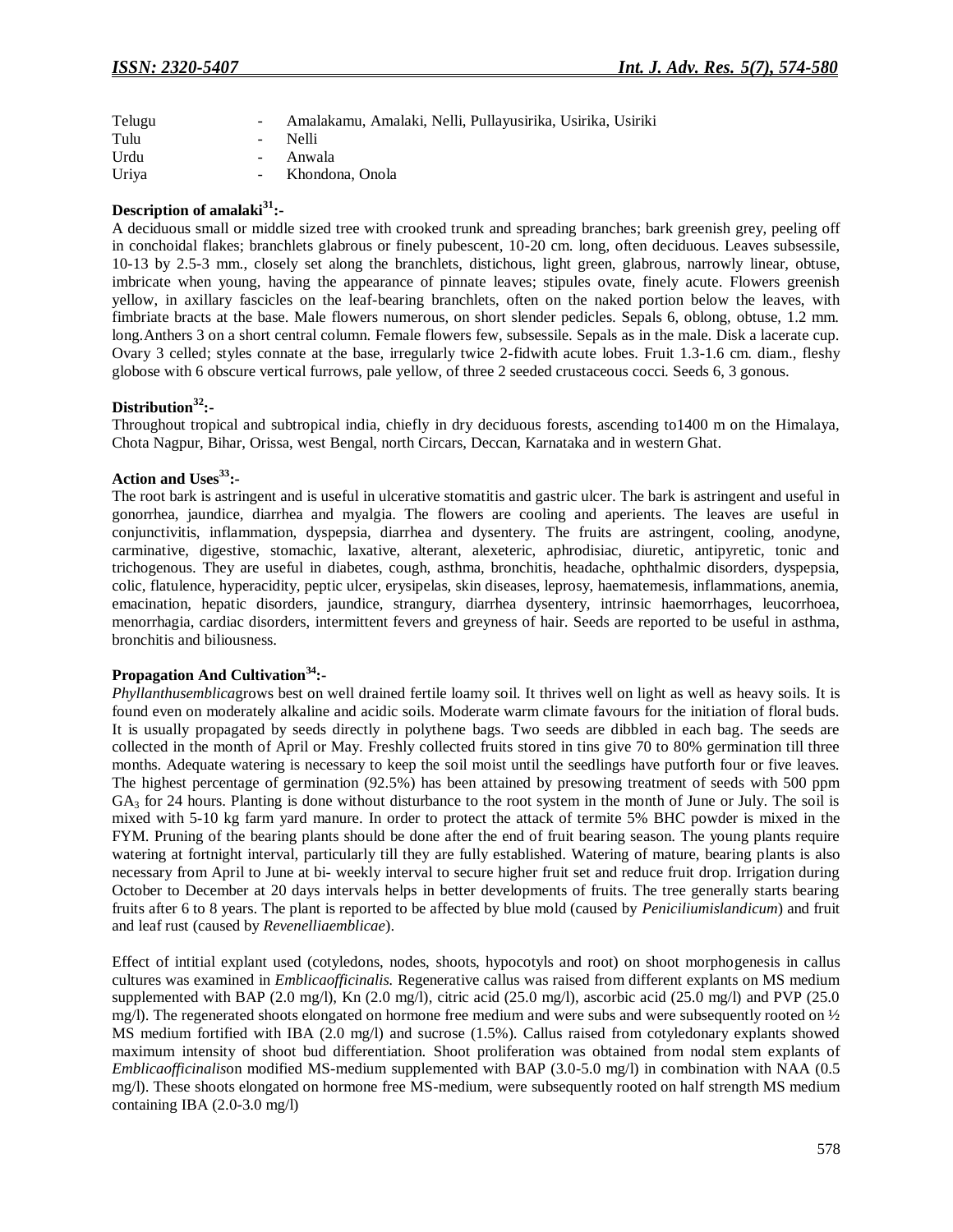# **Chemical Composition OfAmalaki:-**

The fruit pulp contains: moisture, 81.2; protein, 0.5; fat, 0.1; mineral matter, 0.7; fibre, 3.4; carbohydrate, 14.1; Ca, 0.05; and P, 0.02; Fe, 1.2 mg/100 g.; nicotinic acid, 0.2 mg./100 g.; and vitamin C, 600 mg/100 g. Vitamin C content up to 720 mg/100g. of fresh pulp and 921 mg./100 cc of press juice has been recorded. The fruit is a rich source of pectin (*Hlth Bull*., No. 23, 1951, 38; Srinivasan, *Nature*, 1944, 153, 684; Krishnamurti&Giri, Proc. *Indian Acad. Sci.*, 1949, 29 B, 155). Amla fruit is probably the richest source of Vitamin C. The fruit juice contains nearly 20 times as much Vitamin C as orange juice and a single fruit is equal in antiscorbutic value to one or two oranges. A tannin containing gallic acid, ellagic acid and glucose in its molecule and naturally present in the fruit, prevents or retards the fruit a valuable antiscorbutic in the fresh as well as in the dry condition. The dried fruit loses only 20% of its vitamins 375 days when kept in a refrigerator, but loses 67% in the same period when stored at room temperature.

Seeds of Amalaki contain a fixed oil, phosphatides and a small quantity of essential oil with a characteristic odour. The fixed oil which is brownish yellow in colour, has the following physical and chemical characteristics. The component fatty acid of the oil is: linolenic, 8.78; linoleic, 44.0; oleic, 28.40; stearic, 2.15; palmitic, 2.99; and myristic acid, 0.95%. proteolytic and lipolytic enzymes are present in the seeds (Dhar*et al., J. sci. industry. Res.* 1951, 10B, 88; *Annu.Progr. Rep., CDRI, Lucknow,* 1951-52)

The fruit bark and leaves are rich in tannin. The distribution of tannin in the plant is as follows: fruit, 28; twig bark, 21; stem bark, 8-9; and leaves, 22%. The fruit contains two tannins, one giving hydrolysis gallic acid, ellagic acid and glucose, and the other giving ellagic acid and glucose.<sup>35</sup>

A good source of Vitamin C; carotene, nicotinic acid, riboflavin, D-glucose, D-fructose, myoinositol and a pectin with D-galacturonic acid, D-arabinosyl, D-xylosyl, L-rhamnosyl, D-glucosyl, D-mannosyl and D-galactosyl residues, embicol, mucic, indole acetic acid and four other auxins- a1, a3, a4 and a5. Two growth inhibitors- R1 & R2; phyllembic acid and phyllembin (fruits) and fatty acids (seed oil); leucodelphinidin, procyanidin, 3-0-gallated prodelphinidin and tannin (bark); ellagic acid, lupeol, oleanolic aldehyde and 0-acetyl oleanolic acid (root); tannins, polyphenolic compounds; 1,2,3,6 - trigalloyl glucose, terchebin, corialgin, ellagic acid, alkaloids, phyllantidine and phyllantine (leaves & fruits).<sup>36</sup>

# **Toxicology<sup>37</sup>:-**

Active crude alcoholic extract of the plant was assayed for cellular toxicity to fresh sheep erythrocytes and found to have no cellular toxicity.

# **Discussion and Conclusion:-**

Amalaki is well known plant since ancient period. In modern period, different authors identified Amalaki botanically as *Emblicaofficinalis,* family Euphorbiaceae. Almost all authors reported its properties as mentioned in classical Ayurvedic texts related to Dravyaguna. Further they have reported the habitat, synonyms, vernacular names, chemical constituents, doses and formulations of Amalaki. The fruits are astringent, cooling, carminative, digestive, laxative, aphrodisiac, diuretic, and tonic. They are valuable in diabetes, ophthalmic disorders, dyspepsia, colic, flatulence, hyperacidity, peptic ulcer, erysipelas, skin diseases, leprosy, hepatic disorders, jaundice, leucorrhoea, menorrhagia, cardiac disorders, intermittent fevers and greyness of hair.

# **References:-**

- 1. Nadkarni K.M., Indian material medica, revised & enlarged by A.K. Nadkarni, Bombay popular prakashan, second edition 1927, p. 480-484
- 2. Kirtikar K.R., Basu B.D., Indian medicinal plants, vol-3, International book distributors, Dehradun, second edition 1981, p. 2220-2222
- 3. Ayurvedic Pharmacopoeia of India, Govt. of India, Ministry of health and family welfare, dept. of AYUSH, New Delhi, part 1, vol. 1, first edition, p. 5-8
- 4. The wealth of India, Vol. -III, National Institute of science communication and information resource, CSIR, New Delhi, reprint 2003, p. 169-170
- 5. Quality standards of Indian medicinal plants, vol-8, edited by NeerajTondon, Madhu Sharma, Medicinal plants unit, ICMR, New Delhi 2010, p. 161-165